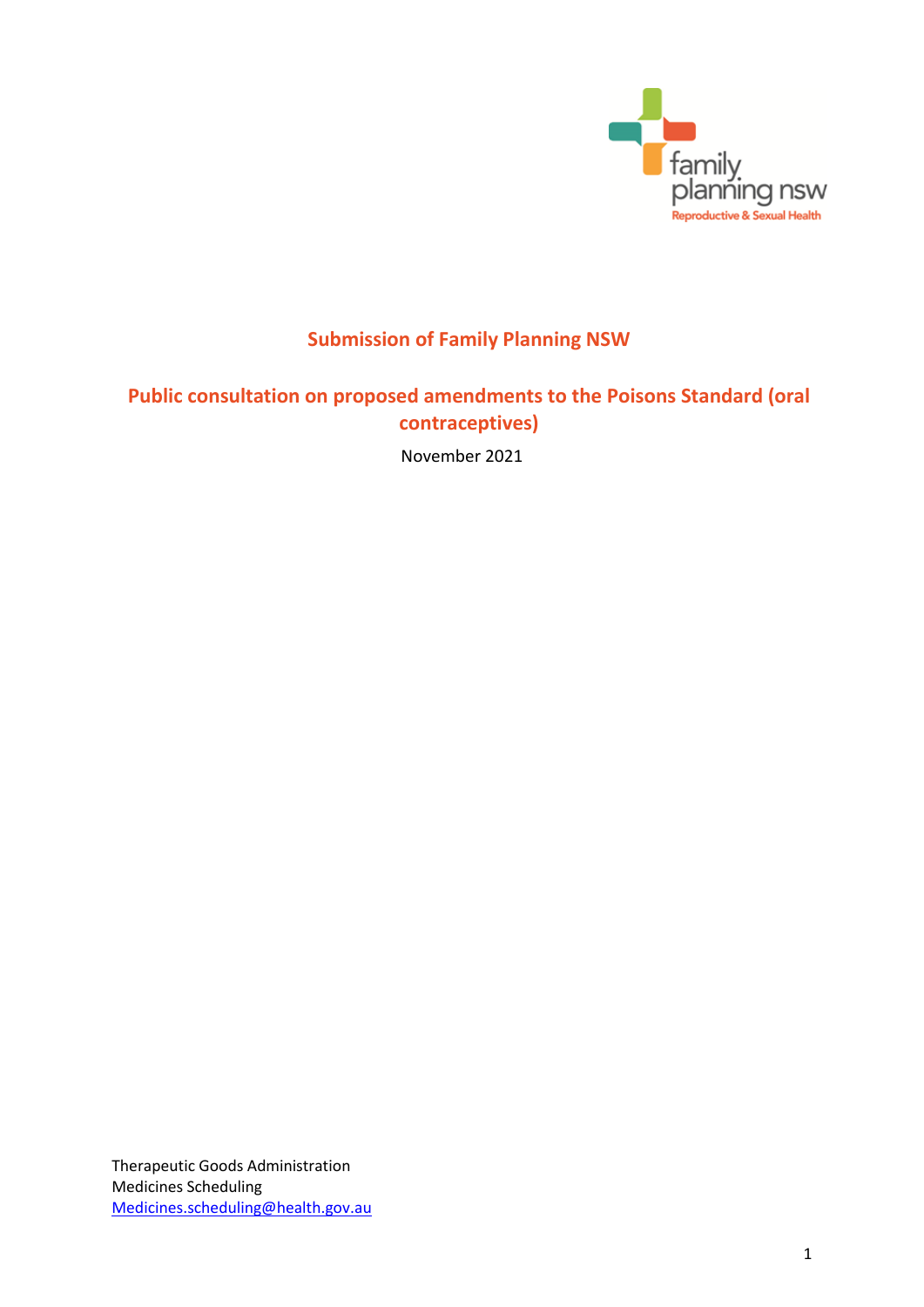Family Planning NSW welcomes the opportunity to make a submission to the Therapeutic Goods Administration regarding the 'Public consultation on interim decisions to amend the Poisons Standard – November 2020 ACMS/ACCS meetings'.

## **About Family Planning NSW**

Family Planning NSW is the leading provider of reproductive and sexual health services in NSW and Australia. We are experts in clinical service provision, including contraception, pregnancy options, STIs, sexuality and sexual function, menstruation, menopause, common gynaecological and vaginal health problems, cervical screening, breast awareness and men's and women's sexual health.

As an independent, not-for-profit organisation, we recognise that everybody in every family should have access to high-quality clinical services and information. Each year we provide more than 31,000 clinical occasions of service to clients, information and health promotion activities to communities, and best practice education and training in reproductive and sexual health for health professionals, educators and disability support workers. We have five fixed clinics in NSW and use innovative partnerships to deliver services in other key locations across the state.

Family Planning NSW Medical Director, Adjunct Professor Deborah Bateson, is a recognised expert in contraception nationally and internationally and is a co-author of the current electronic Therapeutic Guidelines on Contraception and multiple clinical practice-based articles in the area of reproductive health.

### **Our position**

As experts in reproductive and sexual health, Family Planning NSW strongly supports strategies to enhance access to oral contraceptives, provided these strategies take appropriate measures to ensure they do not inadvertently compromise patient safety, quality and contraceptive choice.

We recognise the Delegate of the Secretary's decision to not amend the scheduling for oral contraceptives in response to Application A and B as they currently stand, however, we encourage the Therapeutic Goods Administration to prioritise exploration of strategies to enhance access to oral contraceptives via pharmacists that will ensure patient safety and quality of service delivery. Allowing continued access to oral contraceptives through pharmacies would allow greater contraceptive access for those who have difficulties returning to a General Practitioner, and thereby reduce risks associated with unintended pregnancy.

There is significant need to address barriers that prevent women from accessing contraceptives in primary healthcare settings, particularly for those in rural and regional areas who have reduced access to prescribing medical and nurse practitioners.

Alongside our position, Family Planning NSW outlines the following items in relation to the notice of the interim decision and pharmacist provision of oral contraceptives:

#### **1. Response to the interim decision**

Family Planning NSW would like to outline the following queries and areas for clarification in response to the interim decision:

 an increased risk of cervical cancer is listed as a risk (page 6), but reduced risk of endometrial, ovarian and colorectal cancer is not listed as benefits.(1) Additionally, the increased risk of breast cancer is not mentioned as a risk, however, there is mention of an increased risk of weight gain. There is no clear evidence for a causal association of oral contraceptives with weight gain.(1) It is important a comprehensive and evidence-based list of risks and benefits is presented.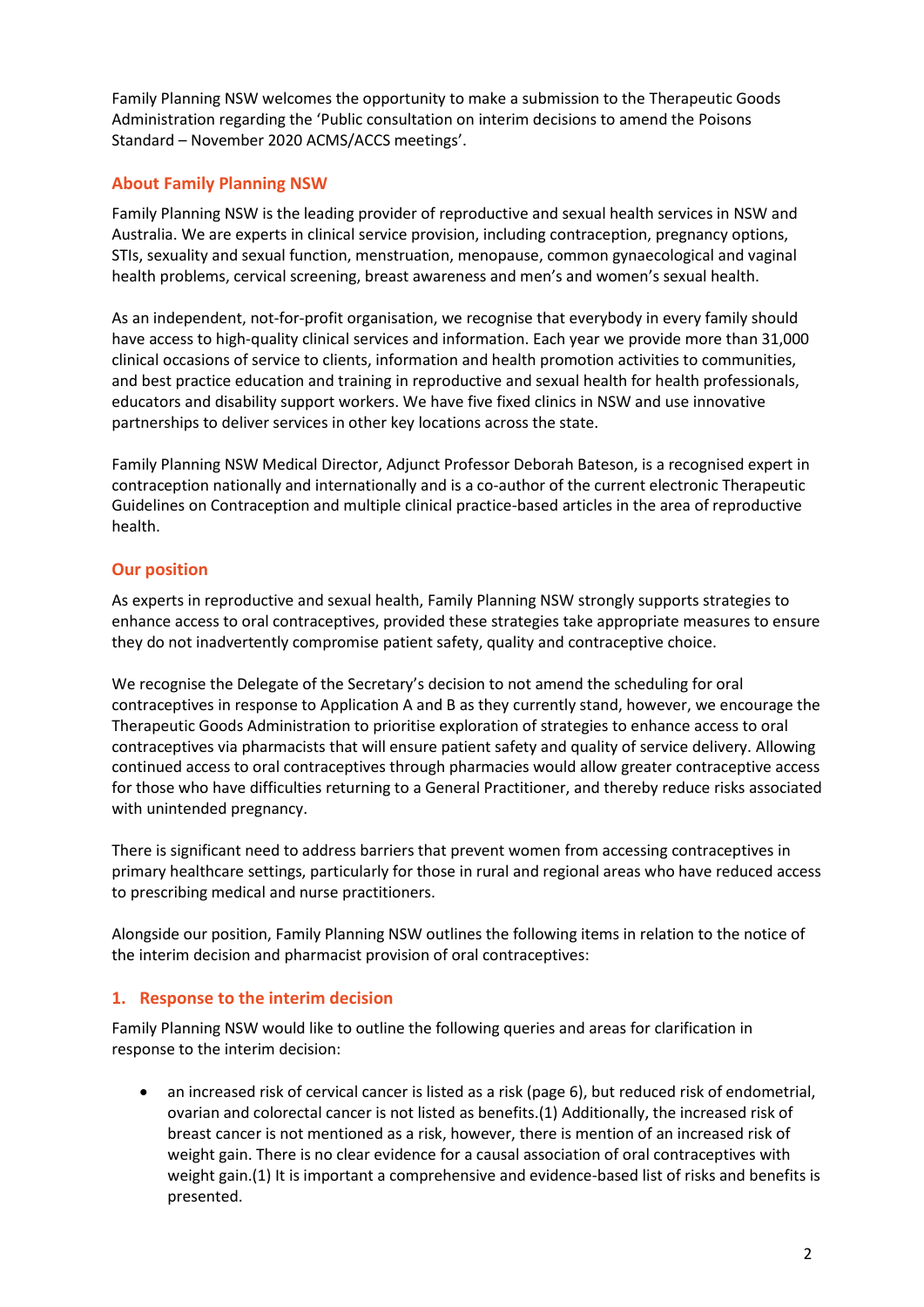- in mention of toxicity, the report states most oral contraceptives are not recommended for people who are breastfeeding. As per the recommendations of the Sexual and Reproductive Health Guidelines of the Royal College of Obstetricians and Gynaecologists and the Australian Electronic Therapeutic Guidelines, progestogen only pills are safe to use immediately following a delivery in breastfeeding women. Additionally, evidence available suggests that use of combined hormonal contraceptive pills in breastfeeding women, does not adversely affect breastfeeding performance nor infant outcomes, and are considered safe to use from 6 weeks postpartum, provided there are no other contraindications.(2, 3) We recommended the statement be clarified.
- under *reasons for the interim decision,* the report states "The use of oral contraceptive pills can cause significant adverse effects that are not consistent with over the counter medicines. These effects include weight gain, emotional anxiety, heavy bleeding and thromboembolism, particularly with increasing age." Family Planning NSW asserts the main clinical concern is venous thromboembolism (VTE). Combined (estrogen-containing) oral contraceptives are associated with 3 to 3.5 fold increased risk of VTE,(1) while progestogen-only pills are not associated with an increased VTE risk.(4) Robust pharmacist training and medical eligibility checklists would ensure women at increased risk of VTE are provided with safe contraceptive methods i.e. progestogen only and not combined oral contraceptives. We note that current evidence does not support a causal association between the use of oral contraceptives and mood disturbance or weight gain.(1) We also note that rather than causing heavy bleeding, the combined oral contraceptive pill is an evidence-based management approach for heavy menstrual bleeding. Provision for this reason should always occur within a GP/specialist consultation.
- under *any other matters that the Secretary considers necessary to protect public health*, the report states "Internationally, most [oral contraceptives] are only available as prescription only medicines, if approved for use at all. Exceptions are ethinylestradiol, levonorgestrel, norethisterone and desogestrel, which are available as over the counter medicines in New Zealand in certain limited contexts." Pharmacist provision, with or without initial prescription by a medical or nurse practitioner, also occurs in the United States, Canada, Netherlands, Quebec and the United Kingdom. We recommend this statement be clarified to not assume that only New Zealand offer pharmacist provision of oral contraceptives.
- we are concerned that the decision does not recognise the different level of risk between combined (estrogen-containing) oral contraceptives and progestogen only pills (specifically pills that only contain levonorgestrel or norethisterone/norethindrone), as well as the comments about the need for a GP visit to encourage use of LARC. This approach typically only focuses on the efficacy of a contraceptive method and limits patient autonomy.

#### **2. Enhancing access to oral contraception in Australia**

Reproductive and sexual health is an area where there is high unmet need, particularly in regard to equitable access to contraception. One approach to improve access to oral contraception would be through continued provision of oral contraceptives in community pharmacies by suitably trained pharmacists. Limited and/or no access to contraception contributes to rates of unintended pregnancy.

Despite availability of contraception, there is an 8% unmet need for family planning in Australia,(5) with women in outer metropolitan, rural and regional areas experiencing greater disadvantage in regard to access to contraceptive services. In rural and regional areas, the ability to easily access primary care services and contraception can be limited.(6)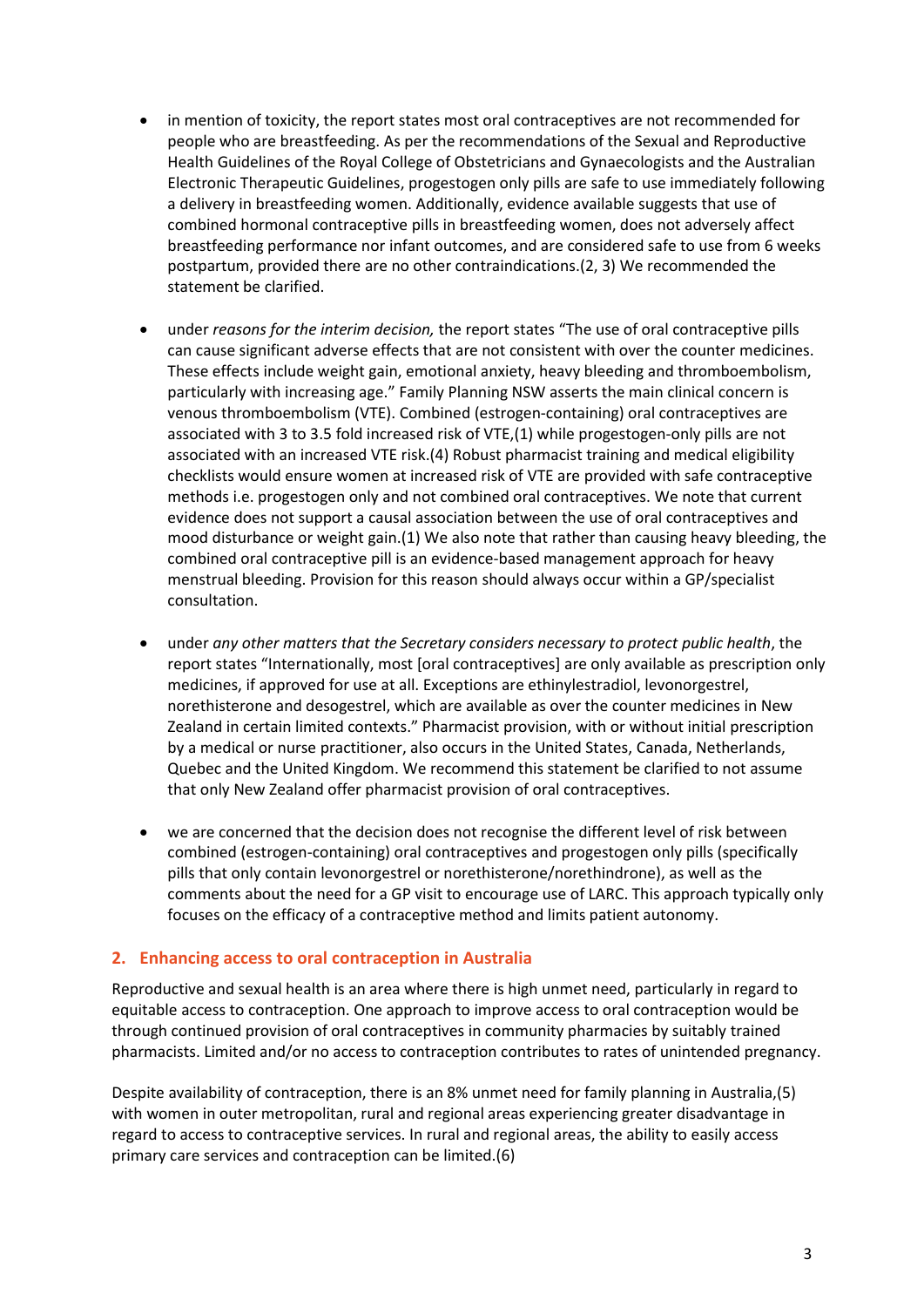For women who find returning to their initial prescriber difficult, allowing continuing provision of contraceptive pills by pharmacists may improve contraceptive accessibility and convenience. Pharmacies typically have longer opening hours than GPs, convenient locations and provide a walk-in service without appointment. Rescheduling of select oral contraceptives, with the appropriate safety and quality considerations put in place, ensures women have greater access to oral contraception should their prescribed supply run out. Several studies suggest that oral contraception provided 'over the counter' may increase women's access to contraception, reduce unintended pregnancy and result in higher continuation rates.(7, 8)

For enhanced access via pharmacist provision to occur, the following considerations must be addressed to ensure quality and safe provision:

- development of a comprehensive credentialed training program and framework for pharmacists
- requirements for private spaces for assessment to allow safe provision and contraceptive counselling (pharmacist provision should only occur when this space can be guaranteed)
- clear mechanism in place where the prescriber can alert pharmacists that a patient is not eligible for pharmacy supply (this is to ensure higher risk patients such as those with Medical Eligibility Criteria 3 conditions, who while not absolutely contraindicated to the oral contraceptive pills, have risks which can outweigh the benefits provided by oral contraceptives and need close review by the prescriber)
- clear communication framework in place where pharmacists can inform prescribers when clients have accessed a continuing supply of their prescribed oral contraceptive.

### **3. Pharmacist provision should not replace initial provision, care and follow up by approved prescribers (medical practitioners and nurse practitioners)**

While Family Planning NSW strongly supports increased access to oral contraceptives, we strongly assert that pharmacist provision should not replace the initial provision of oral contraceptives by authorised prescribers, nor the ongoing care and holistic follow up to address changing contraceptive needs and choice, and review of medical eligibility. We also support requirements for communication frameworks and pathways between the prescribing medical practitioner and pharmacist to ensure continuity of care.

#### **Conclusion**

Provision of oral contraceptives, by suitably trained and credentialed pharmacists is likely to increase equitable access to oral contraceptives. In allowing this access to care there would need to be a number of safeguards in place to ensure it does not impact on patient safety, quality and contraceptive choice.

Family Planning NSW is broadly supportive of the proposed applications if the necessary safeguards could be put in place. We encourage the Therapeutic Goods Administration to prioritise exploration of strategies to enhance access to oral contraceptives via pharmacists that will ensure patient safety and quality of service delivery. Pharmacist provision is an opportunity to enhance women's access to contraception, particularly in areas of unmet need.

#### **References**

1. Faculty of Sexual and Reproductive Healthcare. FSRH Clinical Guideline: Combined Hormonal Contraception (January 2019, Amended November 2020). England: FSRH; 2020.

2. Faculty of Sexual and Reproductive Healthcare. FSRH Clinical Guideline: Contraception After Pregnancy (January 2017, amended October 2020). England: FSRH; 2020.